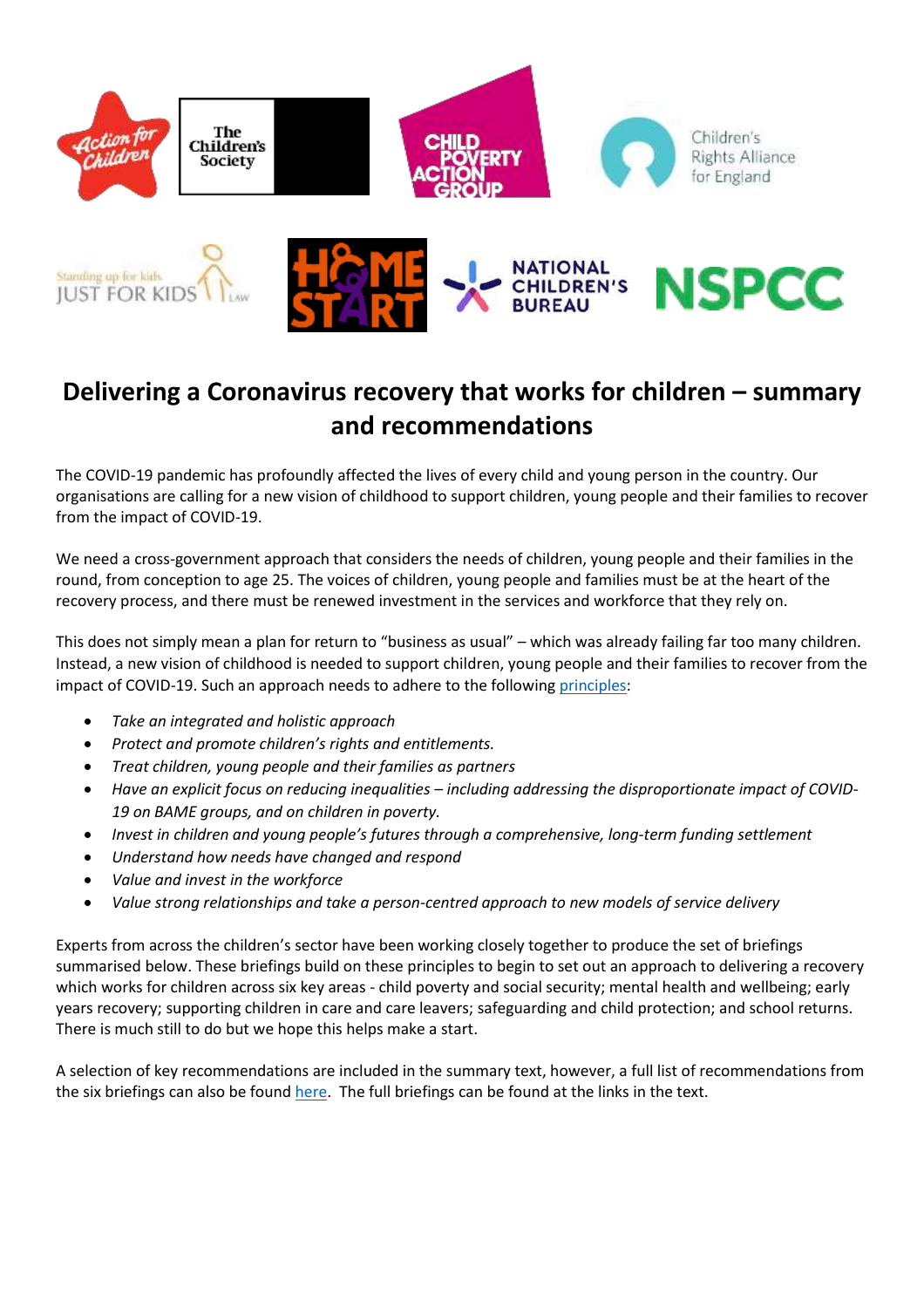### **[Child Poverty and Social Security](https://www.childrenssociety.org.uk/what-we-do/resources-and-publications/covid-19-recovery-briefing-child-poverty-social-security-and)**

The coronavirus crisis has made life much harder for low-income households, those already living in insecure housing and at risk of homelessness, and those with precarious immigration status. Even before the pandemic hit, there were 4.2 million children living in poverty in the UK – making up 30% of all children in the country. Many families were already vulnerable to income shocks, following a decade of sustained cuts to social security support.

Growing up in poverty restricts a young person's life chances, from affecting their well-being to their educational attainment and future life chances. The coronavirus crisis has no doubt exacerbated these impacts of child poverty, which has steadily increased over the past four years, pushing many families to breaking point. As government, schools and communities have attempted to support children and families through the changing crisis, emerging issues around the digital divide and children's access to learning, the number of families living in unsuitable accommodation, and the already-precarious financial situation of many families has highlighted how deep levels of disadvantage run within our society.

The government has acted quickly to protect people's livelihoods during the pandemic, through initiatives like the Coronavirus Job Retention Scheme and the Self-Employed Income Support Scheme, which have helped to safeguard millions of people's jobs. However, apart from the national Free School Meals voucher scheme, there has been no additional support directly for children and families. Furthermore, as these schemes begin to wind down over the coming months, more families will turn to the social security system for support as they struggle with loss of earnings, school closures, potential threats of eviction and homelessness, and poor health.

It is critical that the government invests in social security, housing and crisis provision to ensure that families are adequately supported through this period of post-Covid recovery. In the short term, this means:

- Extending the social security safety net for children and families by investing in a £10 per week uplift in child benefit, and in the child elements of Universal Credit and Child Tax Credit.
- Removing the benefit cap and the two-child limit.
- Improving the Free School Meal system by providing more support for newly eligible parents to register for Free School Meals.
- Suspending No Recourse to Public Funds conditions without further delay so that all families can access the lifeline of social security.
- Strengthening legal protections against eviction and homelessness due to Covid-19 by scrapping Section 21 'no fault' evictions, and temporarily suspending the use of Section 8 (Housing Act 1998) evictions or making it a discretionary, rather than mandatory, ground for eviction.
- urgently making a funding allocation of £250 million to higher-tier local authorities in England for delivering emergency financial support through "Local Welfare Assistance" schemes in the year 2020/21.

In the longer term:

- The government should conduct a review of the social security system, as part of a broader child poverty strategy
- The government should review Free School Meal provision with a view to extending eligibility to capture working families who currently fall outside of the maximum income thresholds
- Government should ensure that children and homeless families are not placed in accommodation that is harmful to their health and wellbeing.

# **[Mental Health and Wellbeing](https://www.childrenssociety.org.uk/what-we-do/resources-and-publications/covid-19-recovery-briefing-children-and-young-peoples-mental)**

The coronavirus pandemic will have far-reaching consequences babies', children and young people's mental health. Before the pandemic, one in eight children and young people aged 5-19 in England had a diagnosable mental health condition. The pandemic will have posed serious challenges to the mental health of these young people but there is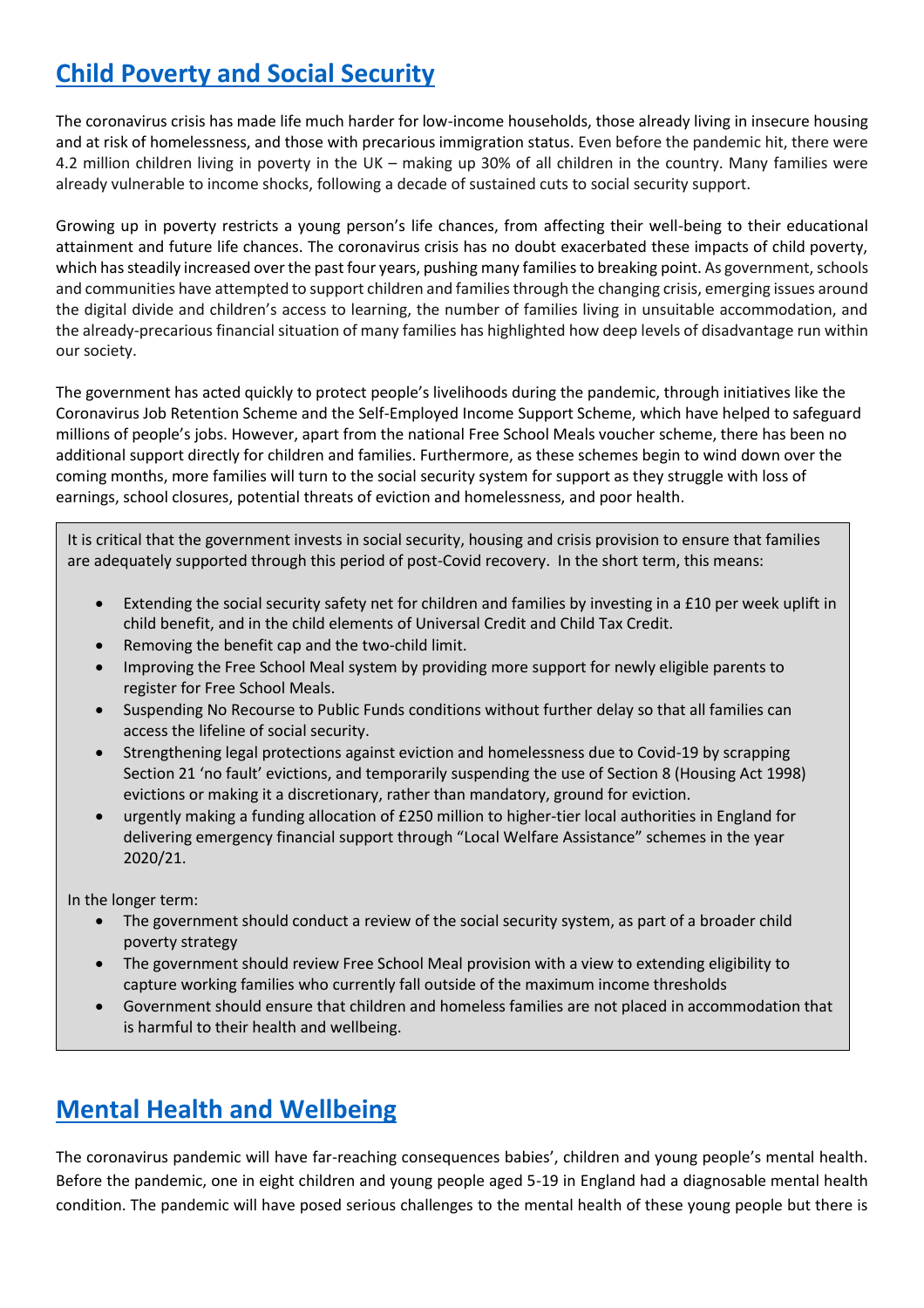also growing evidence that lockdown has had a much wider impact on children's mental health that could have long term implications.

Any recovery planning that takes place must encourage integrated, local approaches, working across early years settings, schools, NHS Children and Young People's Mental Health Services (CYPMHS) and the voluntary and community sector. At the centre of this response should be the experiences and voices of children, young people and their families.

Early mental health and development relies on secure, responsive parent-infant relationships. Mothers and fathers who have faced birth and new parenthood under lockdown have also experienced particular stress at a key transitional point in their life, with reduced support available such as from health visitor services and children's centres.

As children return to school, the primary focus of the recovery curriculum should be on promoting well-being and successful re-integration, rather than solely focusing on academic achievement. Adopting a whole school approach to mental health and wellbeing will be more important than ever in this context.

For young people aged 16 and over, transitions are a major feature in their lives whether it's transitioning into college, university, employment or into adult mental health services. We know that transitions for this age group can be particularly tricky and that existing support mechanisms are not always effective. During the pandemic, issues around transitions have been exacerbated.

Addressing children's mental health and wellbeing must be at the heart of the Government's recovery plans. In the short term this means:

- DfE, DHSC, Public Health England and the NHS should work together to urgently publish and update guidance and resources which equips parents and practitioners with the knowledge, skills and confidence to support emotional well-being and mental health in children under five
- All routine health visiting contacts with families should be reinstated as soon as possible to enable contact with families and assessment of children's needs.
- The Government must allow schools flexibility with the curriculum to ensure schools can focus on the mental health and wellbeing of their pupils. The summer catch up scheme must include a focus on mental health and well-being, alongside activities to support students catching up academically.
- NHS CYPMHS services should continue to provide support to those young people who should be transitioning to AMHS until the recovery period is over and face to face assessments and planning can take place.

In the longer term:

- The Government must take concerted, cross-system action with clear leadership, to protect and promote the emotional health and wellbeing of young children, underpinned by sufficient resources.
- The Government should take this opportunity to review the role of the wider education system on staff and pupil wellbeing, and provide additional ring-fenced funding to schools and local authorities to rapidly scale up the capacity of early mental health and wellbeing support to meet the expected increase in demand
- The ambition for NHS CYPMHS to support young people up to the age of 25 is progressed with urgency across the country, and that implementation is monitored.

#### **[Early Years recovery](https://www.childrenssociety.org.uk/what-we-do/resources-and-publications/covid-19-recovery-briefing-early-years)**

Pregnancy and the early years are a critical time for both child development and family wellbeing. Stable, supportive environments and positive interactions during this period play a unique role in shaping a child's brain, with longterm consequences for health and wellbeing, as well as educational attainment.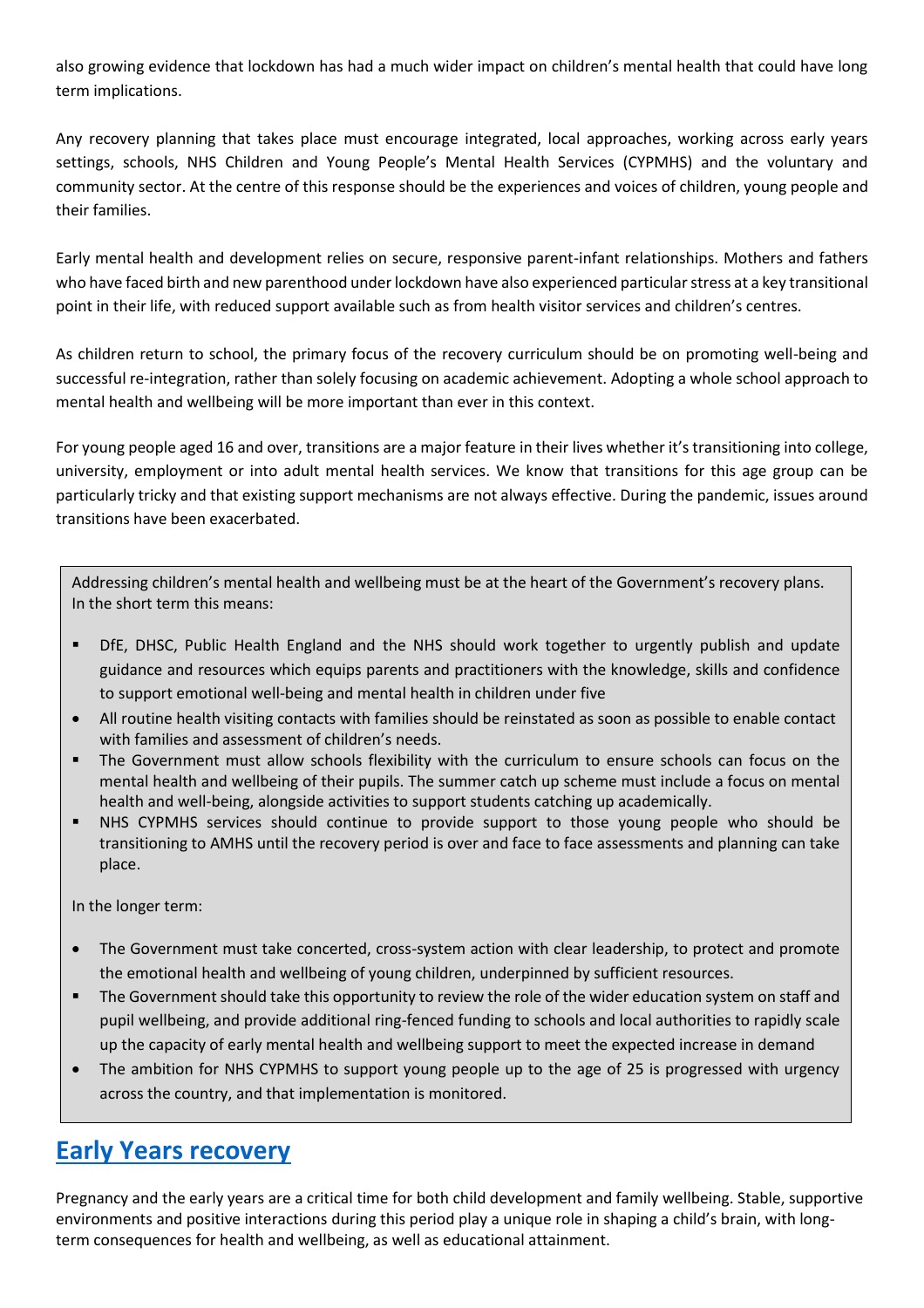We are concerned that the secondary impact of the pandemic will have a significant adverse effect on babies, born and unborn, who are experiencing this crisis at a particularly critical stage in their development, and will also have an impact on the wellbeing and development of 2-4 year olds. Families who were already experiencing multiple adversities may find that problems have intensified during COVID-19, but they are now unable to access the same level of support from family and friends. At the same time, they may be unable to access the same level of professional support through community, health visiting and specialist services. For other families, the extraordinary circumstances that have arisen from this pandemic will create new hardships and vulnerabilities which may not be readily identified by professionals given government guidance on social distancing.

Many young children have also not had their usual access to playgrounds, outdoor space, toddler groups, early education and childcare settings and children centres. This may have negatively impacted on the wellbeing and development of some children, particularly those from more disadvantaged families living in overcrowded accommodation, without garden access nor the material or digital resources to facilitate play and learning at home.

As we come out of this pandemic, undetected needs will emerge and the current level of available support is unlikely to meet increased demand. There will be significant challenges associated with resuming full face-to-face community, health and social care services due to the inevitable backlog of missed contacts as well as the contacts that must be repeated because full assessments weren't able to take place digitally. A range of educational, socioeconomic and health inequalities will therefore likely be exacerbated, and digital inequalities mean that families who may benefit the most from early intervention might lose out.

It is more important than ever that post COVID-19 we reset our early years priorities and build back better. For successive years there have been significant reductions in funding which undermine the ability of the system to both tackle inequalities in early years support and to improve outcomes for all children. We must ensure all of our existing and future early years' provision is sufficiently underpinned by what we know from the evidence on child development; the needs of parents; best practice around engaging parents; and is fully resourced to enable all families to give babies and young children the best start in life.

In the short term this means:

- The Department of Health and Social Care, NHS England, Public Health England and the Department for Education to provide clear guidance and best practice for early years services across health, early education, social care and voluntary sector services on how they can swiftly and safely return to offering high-quality face to face support to families.
- Health visitors must be fully financially resourced and supported to enable them to re-institute face to face contacts for families. There must also be capacity to address needs as they are identified, through a coherent pathway of support to more tailored and specialised services.
- Department for Education and Department of Health and Social Care should develop a mental health support package for the early education and childcare sector to mirror the support package being offered to schools, colleges and their pupils.
- The Treasury must urgently commit to additional short-term funding for the early education and childcare sector to make sure all children, especially the most vulnerable and disadvantaged can access (1) their early education entitlements; and (2) a summer programme so children can catch-up on their emotional security and personal, social and emotional development, as the foundation of learning.

In the longer term:

- The early years must become an explicit, cross-system priority through a commitment to developing a single, cross-government Children's Recovery Strategy, starting in the first 1001 days. A key pillar of this must be a fully resourced, trained and valued early years workforce.
- This will require long-term investment across the full range of early years services.
- The modernisation of the Healthy Child Programme should extend the current mandated five health visitor reviews with additional reviews, in line with the rest of the UK, where the value of a robust and fully resourced health visiting service has been accepted.
- Government should allocate additional Early Years Pupil Premium for 'COVID-19 catch-up' programmes focused on communication and language and emotional wellbeing.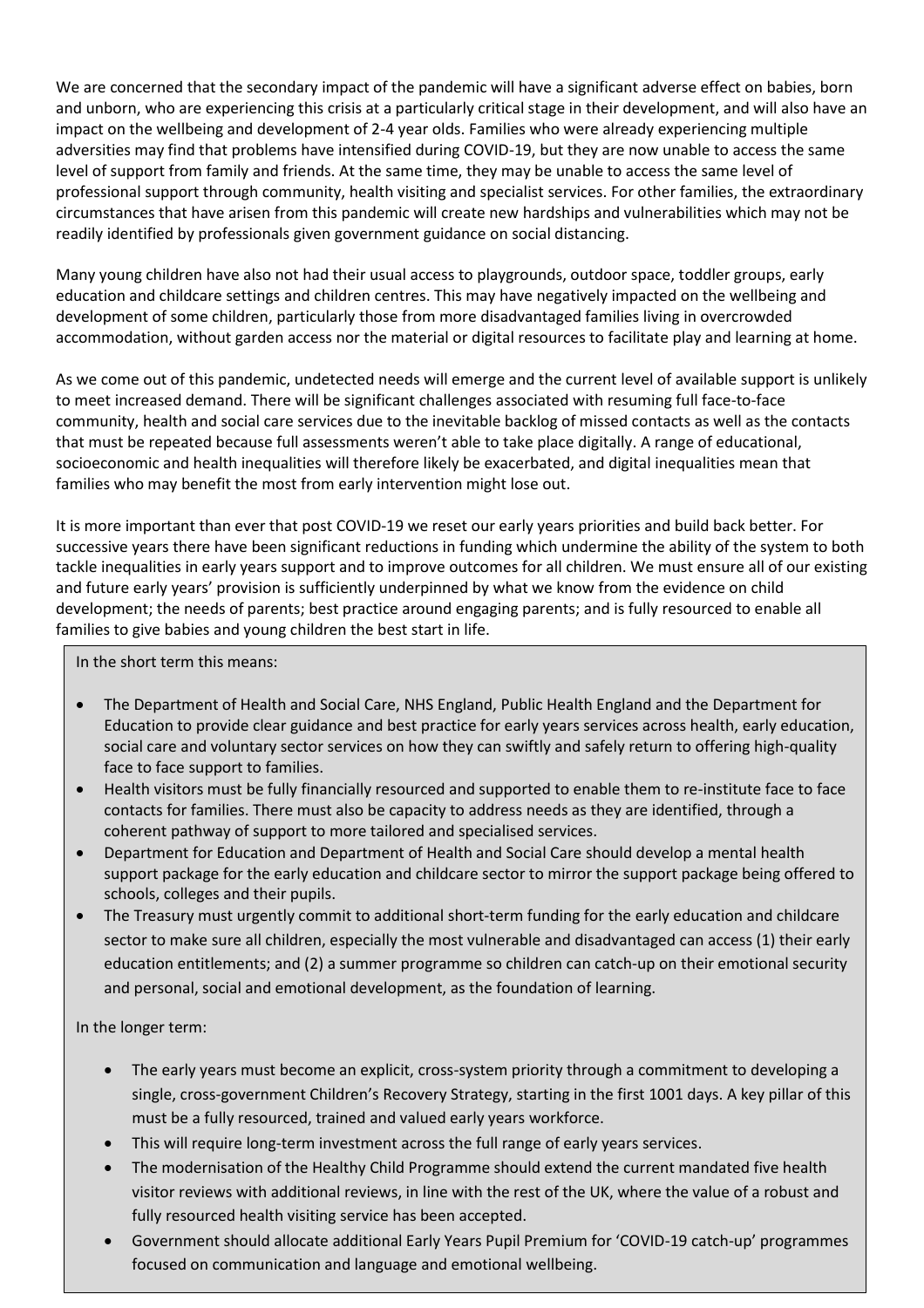#### **[School returns](https://www.childrenssociety.org.uk/what-we-do/resources-and-publications/covid-19-recovery-briefing-back-to-school)**

The disruption children and young people have faced to their education during the pandemic has been extensive and will likely have profound consequences. Attainment and educational progress will have been affected, but so too will their social and emotional development.

As more children return to the classroom over the coming months, it is crucial that schools support them to be happy and healthy, and provide a nurturing environment in which to learn, rather than exclusively focusing on attainment.

As the Department for Education's guidance suggests, an initial focus on a range of more pastoral and enriching developmental activities, rather than solely academic achievement should be central to schools' re-opening plans. Providing pupils with a readjustment period will enable them to gradually transition back to learning, avoiding any undue pressure. Children should also be given the opportunity to talk openly about their experiences of the past few months as a class, in small groups or individually with a trusted adult.

At the same time, it must be recognised that widespread school closures have had, and will continue to have, a marked impact on children's academic outcomes and are likely to further increase the attainment gap between disadvantaged children and their peers. Those facing financial hardship may have faced particular difficulties with engaging with education during lockdown, and may now face barriers to reengaging with schools as they open. To prepare for children returning to the classroom, local authorities should support schools by providing comprehensive information about local welfare and other financial support that is available locally to help families who are struggling financially. This should include information about benefits and welfare rights advice, local welfare assistance schemes, school uniform grants and other local support (such as food banks) available for financially vulnerable families.

For some children, school is their only place of safety. Lockdown has likely exacerbated some risks to children including domestic abuse, online grooming, and recruitment into criminal exploitation or child sexual exploitation. Where schools have not already done so it is vital that they fully engage with their multiagency safeguarding partnerships to understand their local safeguarding structures, processes and analysis of their local population.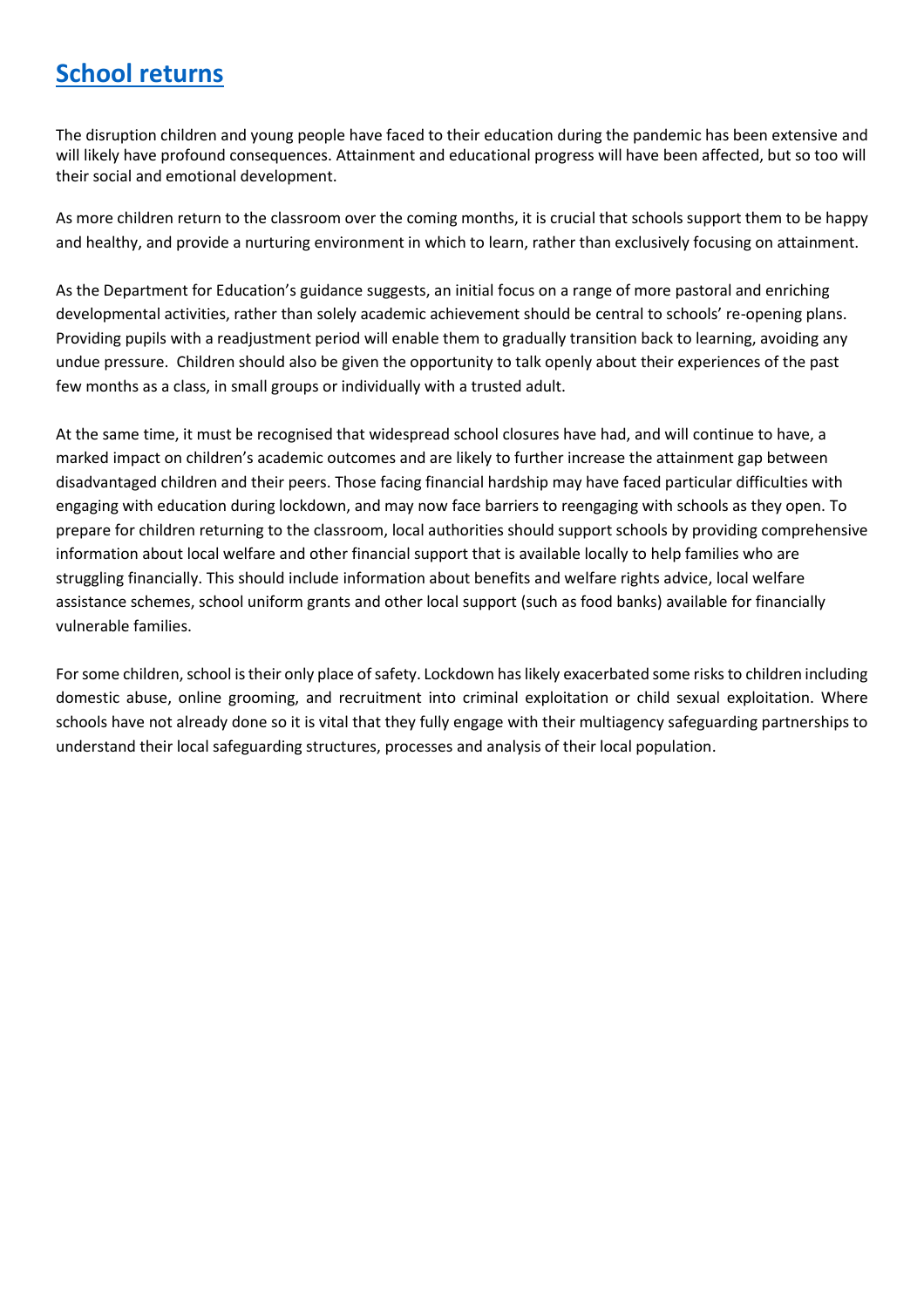A safe school return is key for a recovery that works for children. This has to include support for students' mental health and wellbeing, a focus on addressing educational inequalities, and a robust approach to keeping children safe. In the short term this means:

- The initial school timetable as pupils return to the classroom should focus on well-being and not solely on academic catch-up. Children will take some time to reintegrate back into school life and to re-establish friendships and routine. Children should be given the opportunity to talk about their experiences during the pandemic, both in groups and individual conversations.
- Schools should offer universal advice and guidance for parents and carers about support for financial hardship and help them to access their full entitlements from the local council e.g. FSM or local welfare schemes;
- Schools should provide information for staff so they understand the condition of NRPF, ways to support families who have it attached to their immigration status.
- Support for children currently known to the Designated Safeguarding Lead should be reviewed;
- Schools should work with their local authority to identify children who are missing from education;

In the longer term:

- The Department for Education should provide schools with support to implement RSE and Health education and provide guidance to teachers to deliver the new curriculum as part of a whole school approach.
- The Department for Education should establish a national programme of well-being measurement for children and young people.
- The Government should set out further guidance on the Coronavirus 'Catch-up Package' and should enable schools to use this for mental health and well-being support, as well as academic catch-up. The Government should also urgently address the gap in support for early years, PRU's, secure accommodation, children in hospital, and post-16 provision;
- To prepare for the anticipated increase in safeguarding disclosures as more children return to school, schools should provide support for staff to effectively support children through safeguarding disclosures.
- Schools should review uniform policies to relieve pressures on families facing hardship and prevent pupils from being disciplined as a result of their financial circumstances;
- Schools should ensure extracurricular activities, and other school activities with costs associated, are accessible to all students as they will play a big role in helping to rebuild friendships;

#### **[Supporting children in care and care leavers](https://www.childrenssociety.org.uk/what-we-do/resources-and-publications/covid-19-recovery-briefing-children-in-care-and-care-leavers)**

On March 31 2019 there were 78,150 children in care in England and 26,990 care leavers aged between 19 and 21 years old. Whilst the majority of children in care live with foster families, some of the most vulnerable live in children's homes or unregulated accommodation, and more than 4 in 10 are placed outside of their home local authority. Care leavers are also a uniquely disadvantaged group, beginning their adult lives without the networks of support which many of us take for granted. The majority of children become looked after due to abuse or neglect within the family.

The COVID-19 pandemic continues to have a significant impact on the wellbeing of care experienced young people, with many of them feeling more than ever isolated and worried about their future. It has also brought into sharp focus a number of existing shortcomings in the care system.

For example, the number of children in care not able to access mental health services when needed is a long-standing and serious issue. The COVID-19 pandemic is creating additional anxiety and uncertainty as well as making it more difficult for those with existing mental health needs to access support.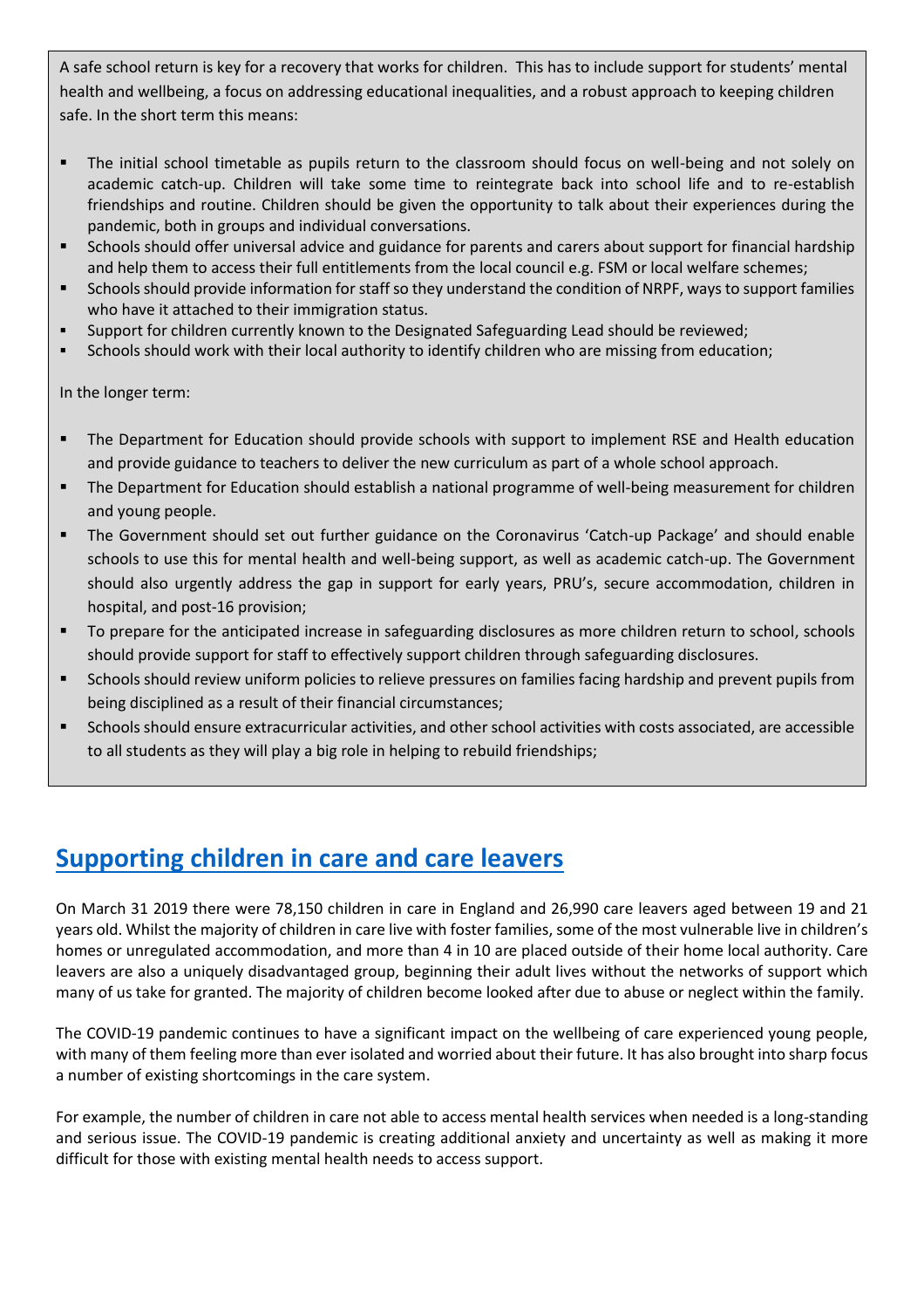COVID-19 has also become an additional factor contributing to placement breakdowns. Practitioners working directly with young people report that some children in care and care leavers have been struggling with adherence to social distancing requirements, particularly, in placements that young people did not feel positive about.

Since the onset of COVID-19, children and young people have also reported problems they are encountering contacting children's social care services, including social workers/PAs not responding to calls or visiting young people less frequently, and sending text messages rather than having conversation on the phone. In some cases, social workers/PAs have refused to support children and young people with problems they are facing – it is often unclear whether this is due to lack of capacity or other reasons.

Delivering effective support for children and young people in and leaving care, is a key responsibility of any decent society, and their interests must be central to a COVID-19 recovery plan. In the short term this means:

- The Adoption and Children (Coronavirus) (Amendment) Regulations 2020 (SI445) must expire on 25 September 2020. Plans must be put in place backed with appropriate investment to build the capacity of the care system to respond to the needs of children at all times.
- A "back to education" plan for children in care should be produced, and existing Pupil Premium Plus (PPP) funds and newly-announced 'catch-up' funding should be used on targeted support for this group of children.
- Support for children in care should become a key part of the announced extra mental health support in schools and bespoke mental health assessment and support package for children in care should be extended across the country. Trauma informed approaches should underpin support children in care receive.
- Schools and colleges must work closely with Virtual School Heads, designated teachers and other social care professionals to ensure any exam grade predictions submitted are fair.

In the longer term, this means:

- **Putting children's interests, wishes and experiences at the heart of the Care Review.** The work on addressing the current shortcomings in the care system should start without any further delays. The review should be independent, evidence-based, given sufficient time and resource with cross-government commitment, and have lived experience at its centre.
- **Better support for care leavers:** ban eviction from unregulated accommodation, make discretionary payments accessible for all; introduce country-wide council tax exemption for care leavers; ensure access to Discretionary Housing payment or one off grants; and extend priority need for housing to care leavers.

# **[Safeguarding and child protection](https://www.childrenssociety.org.uk/what-we-do/resources-and-publications/covid-19-recovery-briefing-safeguarding-and-child-protection)**

Even prior to the pandemic there were concerns that the safeguarding system was 'overstretched and overwhelmed' and unable to meet the growing safeguarding pressures, brought about by: persistent cuts to local authority budgets – by £2.2 billion since 2010; increasing levels of hardship faced by families; growing understanding of, and responsiveness to, sexual and criminal exploitation of children; as well as increases in the number of adolescents with complex needs coming to attention of services.

However, the COVID-19 pandemic raises considerable additional concerns about the wellbeing and safety of children. For example, there are concerns that the current lockdown is placing children at increased risk of domestic abuse. The number of domestic homicides is far higher than the average rate for the time of year, and contacts to NSPCC's Helpline about children experiencing domestic abuse increased by 10% during the lockdown period.

Anecdotal evidence from practitioners on the ground suggest the COVID-19 pandemic is also resulting in changing patterns of how children are trafficked and exploited. While some young people might have been more visible to police during the lockdown period, there are also reports that criminal groups adapted how they are trafficking children between different locations.